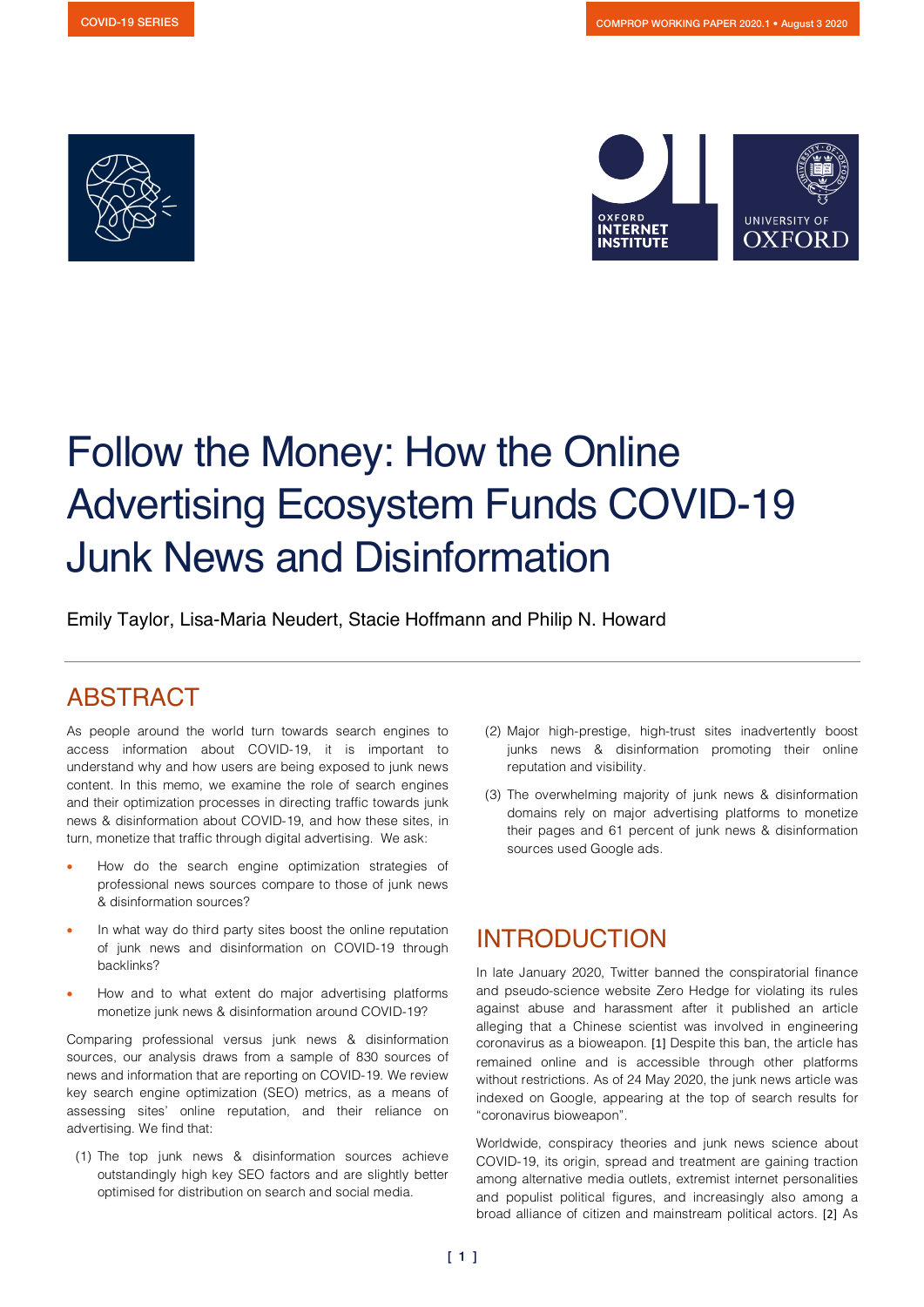the world struggles to cope with the global pandemic, the viral spread of digital junk news and disinformation is spiralling into an "infodemic"—a term coined by the World Health Organization—that poses grave risks to public safety. [3] While the spread of this misinformation is commonly attributed to social media platforms, search engines and their optimization processes also play a significant role in this process, and one which has not hitherto received equal scrutiny.

Under the glare of the Cambridge Analytica scandal and reports about election interference, social media platforms—especially Facebook and Twitter—have come under extensive public and government scrutiny. [4] While search engines and advertising platforms have also come under fire for their role in peddling junk news and conspiracy, this has arguably been to a lesser extent than their social media counterparts. The weaker scrutiny of search engines in comparison to that focused on social platforms is reflected in a lesser response from these entities. Unlike on Facebook and Twitter, Google does not provide any report buttons or fact-checker notices for search results.

Search engines play a major role in determining what content users find and access online. With over 3.5 billion search queries executed every day and an estimated market share of over 90%, Google dominates search on the global internet and has become critical to how users access information worldwide. [5], [6] That also holds true for news and public health information: recent analysis by the platform itself shows that global search queries around COVID-19 have surged substantially. [7]

Google has been criticized for repeatedly serving up biased and misleading search results and driving traffic to junk news sources, which in turn can be monetized through advertising. [8] The platform has launched a host of measures tasked with curbing the spread of disinformation—including some specifically tasked with combating the spread of COVID-19 falsehoods. In a blog post, Google states that its ranking system "serves as a strong defence against misinformation", including false articles relating to COVID-19. [9] Despite Google's global dominance, little information about its search and ranking algorithms is available publicly and regulators have demanded more transparency and accountability. [10]

While the exact mechanisms of search algorithms have remained opaque, a whole industry, search engine optimization (SEO), helps websites improve their discoverability and performance in search results. SEO techniques have become widely adopted in digital marketing and have an array of legitimate uses. However, these tools have also been abused by bad actors to enhance the prominence of junk news in search results with the goal of driving traffic to their sites and, in turn, generating revenue through digital advertising. [11]

As people around the world turn towards search engines to access information about COVID-19, it is important to understand why and how users are being exposed to junk news content. In addition, the role of search engine optimization and revenue strategies in the spread of COVID-19 junk news demands further investigation. In this memo, we ask:

- How do the search engine optimization strategies of professional news sources compare to those of junk news & disinformation sources?
- In what way do third party sites boost the online reputation of junk news and disinformation on COVID-19 through backlinks?
- How and to what extent do major advertising platforms monetize junk news & disinformation around COVID-19?

Our findings are:

- (1) The top junk news & disinformation sources achieve outstandingly high key SEO factors and are slightly better optimised for distribution on search and social media.
- (2) Major high-prestige, high-trust sites inadvertently boost junks news & disinformation promoting their online reputation and visibility.
- (3) The overwhelming majority of junk news & disinformation domains rely on major advertising platforms to monetize their pages and 61 percent of junk news & disinformation sources used Google ads.

### METHODS

The objective of this study is to offer a real-time snapshot into the digital marketing ecosystem supporting the spread of COVID-19 related junk news on the web, specifically the role of search engine optimization and advertising. We examine how junk news sources optimize their sites for search algorithms to drive traffic to their sites and generate revenues through advertising.

For this study, we performed a domain-level analysis of 830 individual domains publishing news and information about COVID-19. The majority of the domains in our sample were drawn from the Oxford Internet Institute's existing directory of domains that were shared during the US Election 2016, the US Midterm Election 2018, and the EU Election 2019. Detailed accounts of the methodology used for compiling the directory of news and information are available and the OII researchers' methodology has been peer-reviewed multiple times. [12]–[14]

To this set we added sources publishing content on COVID-19 that were checked as false by reputable, third-party factcheckers: AFP Factuel, BBC Reality Check, Correctiv, Les Décodeurs, dpa Faktencheck, FactCheck, Media Bias/Fact Check, Newsguard, Pagella Politica, PolitiFact, Tagesschau Faktenfinder, Snopes. A small set of six sources pointed to known anti-vaccine conspiracy pages publishing junk news about COVID-19. The provenance of all domains considered in this study is set out in the methods supplement [available here.](https://comprop.oii.ox.ac.uk/research/covid19-disinfo-seo/) 

Of these 830 active domains, all domains had published on coronavirus as recently as in April 2020. A piece of content was classified as relating to COVID-19 when it referenced the term "covid" or "corona\*virus" in the headline or text.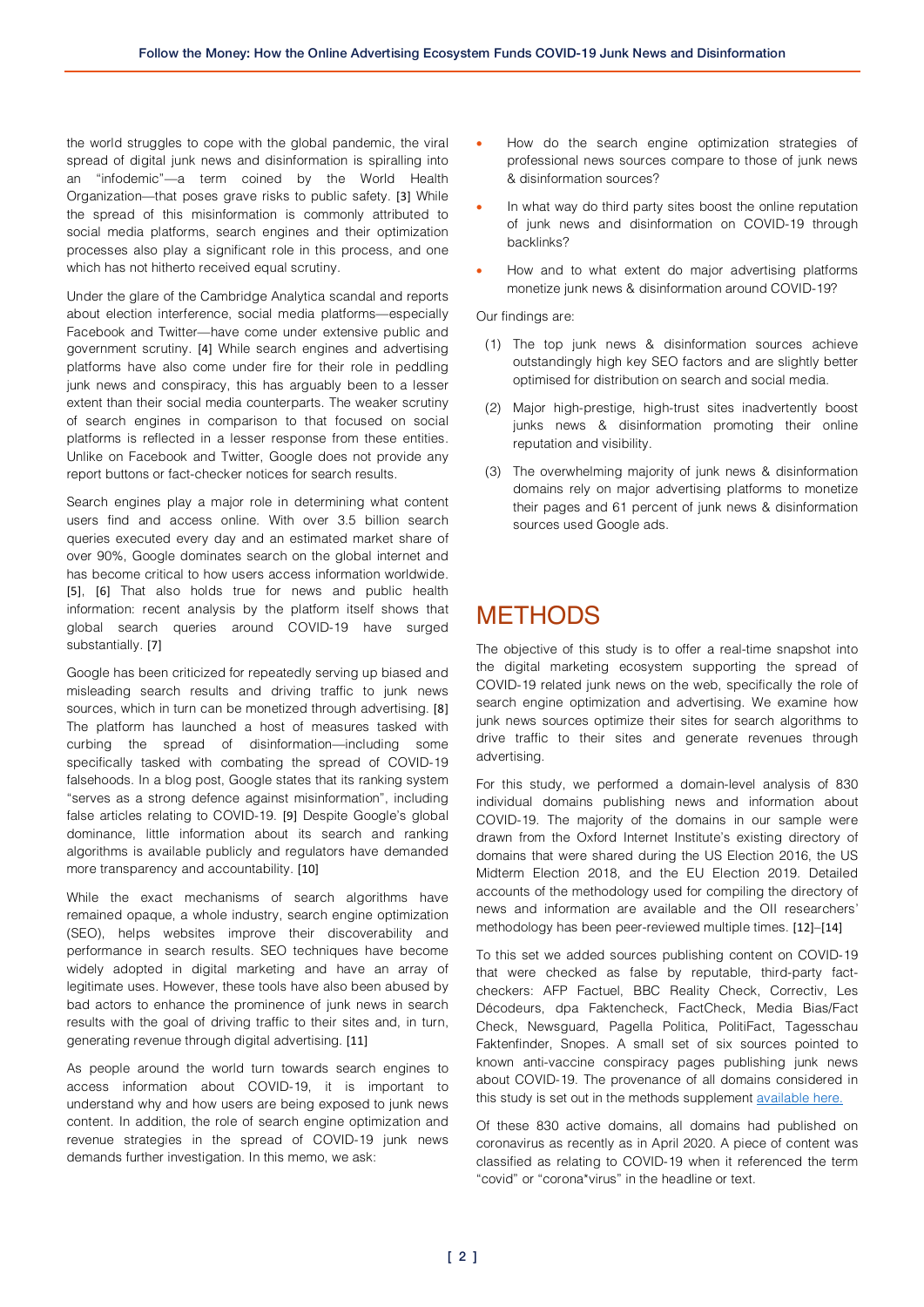Based on a peer-reviewed, grounded typology developed by the Project on [Computational Propaganda,](https://comprop.oii.ox.ac.uk/) we distinguish between two categories of sources of news and information: Professional news, on the one hand, and junk news & disinformation on the other hand. Professional news sources are major news brands, local news sources and new media and start-up publications which display the qualities of professional journalism, including transparency about real authors, editors, and owners and conduct fact-checking. Tabloids are not included in this category. A source was labelled as junk news when it failed on at least three out of five criteria: professionalism, style, credibility, bias, and counterfeit. Here, junk news sources and sources flagged as false by factcheckers comprise the category junk news & disinformation. Accounts of the peer-reviewed methodology used include information about the development of the grounded typology and classification of individual domains. [12]–[14]

Following this methodology, our team classified 555 professional news sources and 275 junk news & disinformation sources based on a peer-reviewed, grounded typology developed by the Project on Computational Propaganda. A total of 7 domains from our set of professional news sources were flagged by factcheckers for publishing at least one false story about COVID-19. Because professional news domains typically publish credible content, remove, retract and correct false information, sources that were withdrawn from these domains were removed from our data sets.

To analyse the search engine optimization and advertising of these 830 domains, we performed automated data gathering for the following data points relevant to this study:

- From commercial SEO tool SEMrush: domain authority, backlinks. (see glossary below for definition)
- From page content headers: Google search mark-up, Facebook mark-up, Facebook App ID, Twitter mark-up. (see glossary below for definition)

We identified the top 100 junk news & disinformation domains and a control set of 100 professional news domains for comparison across different SEO key factors, namely, domain authority and number of backlinks. Domain authority is a comparative, multi-factor metric describing the online reputation of a website that is common in the SEO industry. A backlink is an

inward hyperlink from another webpage to a domain. When a backlink comes from a reputable third domain, it can improve a site's domain authority.

To identify the top 100 domains for both SEO factors, we first calculated each site's rank for domain authority and on the number of backlinks, individually. The first rank was assigned to the site with the highest domain authority or highest number of backlinks, respectively. Sites were ranked ordinally. Lastly, we calculated the average rank for each site based on its rank on domain authority and backlinks.

Here, we use the SEMrush domain authority is a proprietary, multifactor measure. Moz, AHRefs and Majestic SEO also produce conceptually similar metrics, with differing results. However, the purpose of using a single measure, in this case SEMRush, is its comparative value, between the domain names in this study.

Sources highlighted as false by fact-checkers included some mainstream tabloids (Daily Express, Daily Mail) and several state-sponsored Russian websites (Russia Today and Sputnik). For comparisons in this study, we removed tabloids, news aggregators, and social media sites. Our domain authority and backlink analysis focused only on second level domains. A second level domain is a domain name registration under a toplevel domain (e.g. .com, .uk), for example google.com.

The domains were processed for authority on an incremental basis when new sets were identified for this study. The first domains were analysed in the first week of April and on 16 April 2020. After checking for anomalies, the domain authority and backlinks analysis was rerun on 23 May 2020.

Advertising platforms sell advertising space on domains to various advertisers. In turn, the domain that displays an ad receives money from the advertising platform, for example when a user clicks on an ad displayed on their site or purchases an advertised product. An exploratory, manual analysis of advertising platforms was performed during the period from 16 April to 23 May 2020. Using DuckDuckGo's ad blocker to identify the advertising platforms on a domain's home page, the top 100 sources of professional news on the one hand and junk news & disinformation on the other were accessed and recorded manually. We did not control for browser settings or history.

| Term             | Explanation                                                                                                                                                                                                                          |
|------------------|--------------------------------------------------------------------------------------------------------------------------------------------------------------------------------------------------------------------------------------|
| <b>Backlink</b>  | An inward hyperlink from another webpage to a domain. A backlink from a reputable third party<br>can help to improve a site's domain authority.                                                                                      |
| Domain authority | A comparative, multi-factor metric to describe the online reputation of a website that is common<br>in the SEO industry. The higher the score (1-100), the higher is a website's search rank is likely<br>to be.                     |
| Follow links     | A follow link is a type of backlink that instructs search engine crawlers to follow a link to its<br>target URL, and therefore influences the target website's domain authority.                                                     |
| Mark-up          | A standard set of instructions which can be inserted into a webpage, which affects the way the<br>webpage should look and work. This includes hints for search results and formatting on social<br>media.                            |
| No follow link   | A type of backlink that expressly instructs search engine crawlers not to follow a link. It<br>therefore does not influence a website's domain authority. They were introduced to prevent SEO<br>manipulation through link spamming. |
|                  |                                                                                                                                                                                                                                      |

### Glossary of terms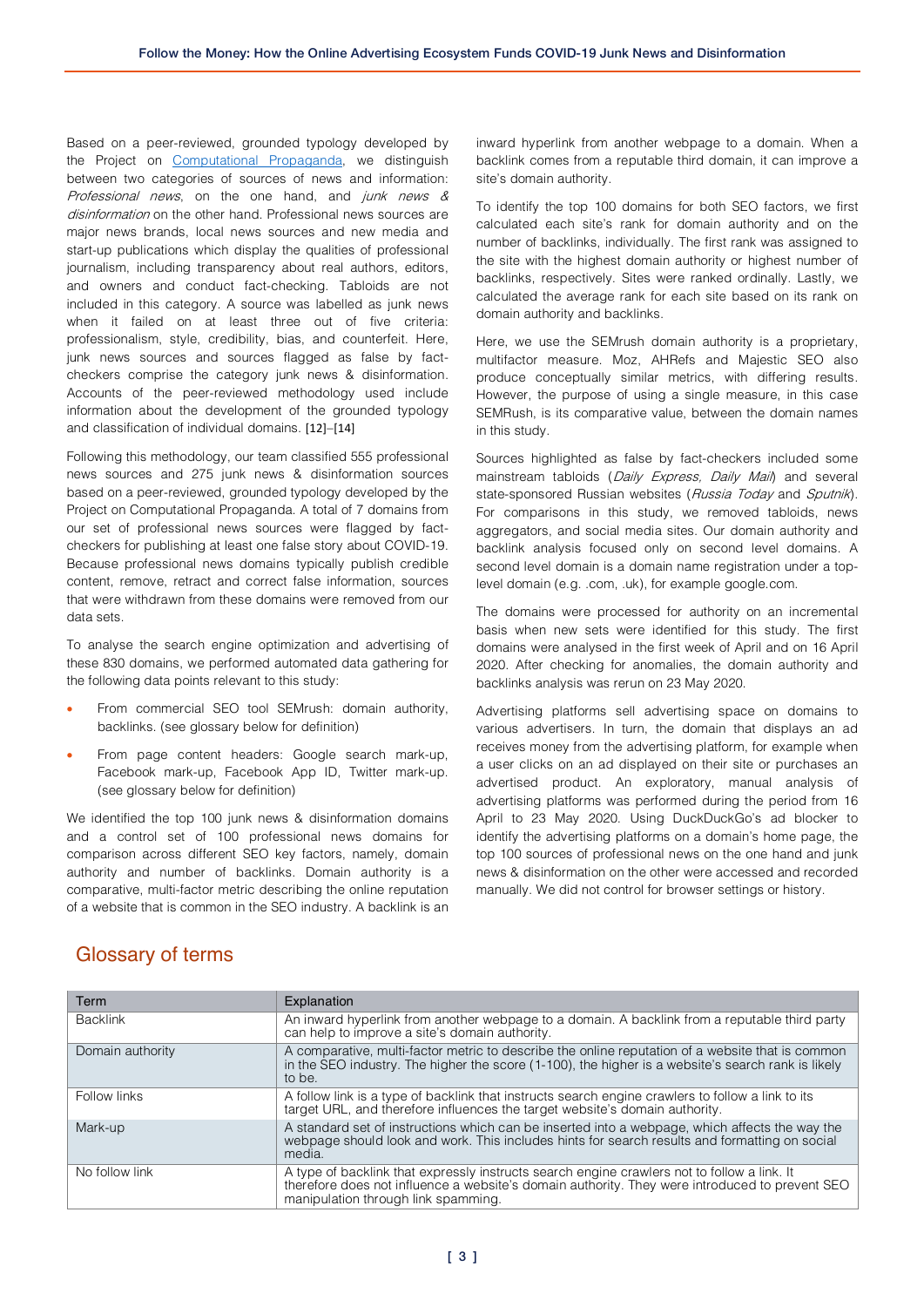### FINDINGS – SEO Analysis

#### Domain Authority Analysis

Domain authority is a comparative, multi-factor metric to describe the relevance of a website. The higher the score (1- 100), the higher a website's search rank is likely to be.

First, we compare the domain authority for professional news sources to those of junk news sources. For our enquiry, we selected the top 100 sources ranked by domain authority from both groups. Our analysis shows that the professional news sources outperform junk news sources on domain authority. The average domain authority for professional news sources is 79 compared to 66 for the junk news set. Thus, when querying a search engine, results linking to professional news sources are likely to be ranked higher in search results than junk news sources.

Nevertheless, while the domain authority of professional news sites sets a high bar, 82% of the junk news sources in our sample achieve outstanding scores. Industry experts rate domain authority scores above 60 as excellent, signalling a high visibility and excellent SEO performance for junk news & disinformation, albeit at a lower level than professional news sources. [15] [16]

Table 1 provides further insight into the performance in comparison and lists the domain authority of the top performing

#### **Table 1: Top Performing Junk News & Disinformation Domains by Domain Authority Score**

| <b>Professional News</b><br>Domain authority |    | Junk news & Disinformation<br>Domain Authority |    |  |
|----------------------------------------------|----|------------------------------------------------|----|--|
| reuters.com                                  | 89 | rt.com                                         | 82 |  |
| bbc.co.uk                                    | 88 | SputnikNews.com                                | 79 |  |
| cnn.com                                      | 87 | alternet.org                                   | 79 |  |
| nytimes.com                                  | 87 | breitbart.com                                  | 79 |  |
| theguardian.com                              | 86 | ZeroHedge.com                                  | 78 |  |
| wsj.com                                      | 86 | globalresearch.ca                              | 77 |  |
| bloomberg.com                                | 85 | mercola.com                                    | 76 |  |
| cbsnews.com                                  | 85 | dailycaller.co                                 | 76 |  |
| foxnews.com                                  | 85 | wnd.com                                        | 75 |  |
| washingtonpost.com                           | 85 | naturalnews.com                                | 75 |  |
| ft.com                                       | 85 | truth-out.org                                  | 75 |  |
| elpais.com                                   | 84 | theepochtimes.com                              | 74 |  |
| nbcnews.com                                  | 83 | theblaze.com                                   | 74 |  |
| cnbc.com                                     | 83 | americanthinker.com                            | 73 |  |
| spiegel.de                                   | 83 | infowars.com                                   | 73 |  |
| politico.com                                 | 82 | jihadwatch.org                                 | 73 |  |
| repubblica.it                                | 82 | pjmedia.com                                    | 73 |  |
| lefigaro.fr                                  | 82 | rawstory.com                                   | 73 |  |
| welt.de                                      | 82 | cnsnews.com                                    | 72 |  |
| sueddeutsche.de                              | 82 | frontpagemag.com                               | 72 |  |

Source: Authors' calculations based on data collected on 16/04/2020 and on 23/05/2020

domains in each set. For instance, the top junk news domain Russia Today (rt.com), still achieved the same authority as Politico (politico.com), the German daily newspaper Die Süddeutsche (sueddeutsche.de), the Italian daily newspaper la Repubblica (repubblica.it) and other reputable sources.

#### Backlink Analysis

Next, we conducted a backlink analysis. Backlinks are inbound links from one website to a page on another website. There are two types of backlinks, follow and no follow linls. Broadly speaking, search engines consider follow backlinks as "votes" for the relevance of specific page, which in turn results in a boost to a source's domain authority. No follow links expressly intruct search engine crawlers not to follow a link, and therefore do not impact a site's domain authority. Such no follow links were introduced to prevent link spamming.

Here, each link from a website to one of the domains in our sample was counted as an individual backlink. Generally, the more prestigious the domain backlinking to a page is considered by a search engine, the larger the boost. We extracted the top 100 domains by backlinks for professional news and junk news sources. We calculate average rates of backlinks for the top 100 professional news and junk news & disinformation sources. A detailed list of the number of domains for each domain is available in the data supplement.

We find that on average each junk news & disinformation domain received 16 million backlinks, within a range of 149 million (rt.com) at the high end to 419,000 backlinks at the low end (addictinginfo.org). A summary of our findings for the top performing junk news & disinformation domains is available in Table 2.

Professional news sources far outstripped the junk news set, with a range of 3.4 billion (bbc.com) at the high end and 9 million (nouvelobs.com) backlinks at the low end. On average, professional news sources received 151 million backlinks, nine times more than the average for junk news sources.

However, 80% of the junk news domains have more than 1 million backlinks, and more than 30% have over 10 million. Comparing the percentage of follow backlinks which are highly valued in SEO across professional and junk news sources, the junk news set achieved an average of 89% of such follow backlinks. Professional news sources came out slightly behind with 87% of follow backlinks on average.

A full cluster analysis of backlinking domains is beyond the scope of this data memo. Nevertheless, when checking the top sites linking back to the top 10 junk news domains through SEMrush, that the US evangelical site The Hal Lindsey Report accounts for a high percentage of the total backlinks for seven of the top 10, accounting for 80-95%. A full cluster analysis may reveal strategies of known disinformation sites backlinking to each other to help their domain authority.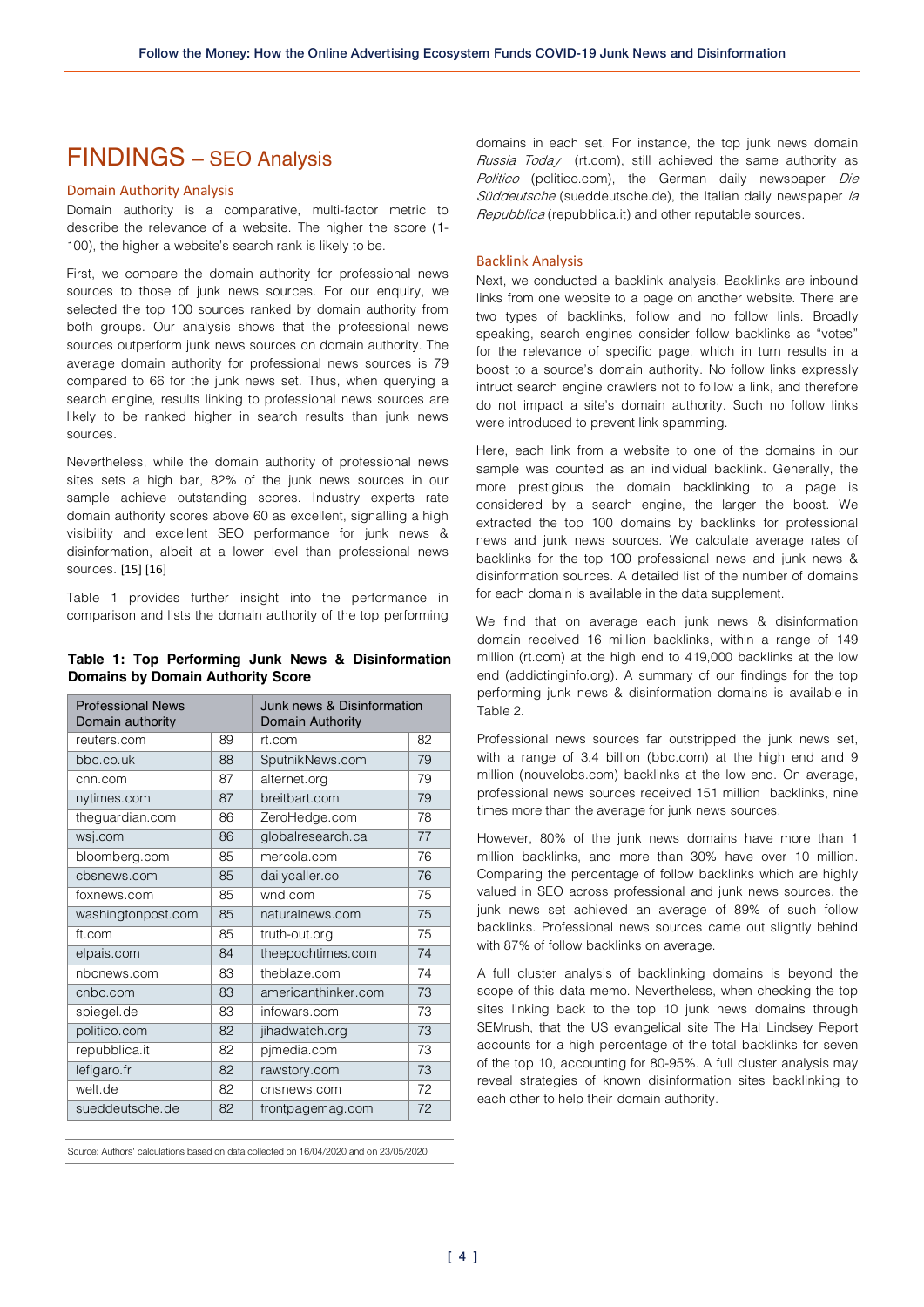|                | Junk News &<br>Disinformation<br>Domain | Number of<br><b>Backlinks</b> | Percentage of<br><b>Backlinks that</b><br>are 'Follow<br>Backlinks' | Top 2 Referring Sites          | Number of<br><b>Backlinks from</b><br>Referring Site to<br><b>Target Site</b> | Percentage of Total<br><b>Backlinks from Top</b><br><b>Referring Site</b> |
|----------------|-----------------------------------------|-------------------------------|---------------------------------------------------------------------|--------------------------------|-------------------------------------------------------------------------------|---------------------------------------------------------------------------|
|                | rt.com                                  | 149 m                         | 92%                                                                 | positiveuniverse.com           | 31 <sub>m</sub>                                                               | 21%                                                                       |
|                |                                         |                               |                                                                     | hallindsey.com                 | 13 <sub>m</sub>                                                               | 9%                                                                        |
| $\overline{c}$ | breitbart.com                           | 144 m                         | 98%                                                                 | hallindsey.com                 | 85 m                                                                          | 59%                                                                       |
|                |                                         |                               |                                                                     | deutschland-report.de          | 14 <sub>m</sub>                                                               | 10%                                                                       |
| 3              | globalresearch.ca                       | 127 m                         | 42%                                                                 | questionuniverse.com           | 73 m                                                                          | 57%                                                                       |
|                |                                         |                               |                                                                     | positiveuniverse.com           | 14 <sub>m</sub>                                                               | 11%                                                                       |
| 4              | sputniknews.com                         | 116 m                         | 84%                                                                 | tltnews.net                    | 39 m                                                                          | 34%                                                                       |
|                |                                         |                               |                                                                     | positiveuniverse.com           | 14 <sub>m</sub>                                                               | 12%                                                                       |
| 5              | frontpagemag.com                        | 109 m                         | 100%                                                                | hallindsey.com                 | 104 m                                                                         | 95%                                                                       |
|                |                                         |                               |                                                                     | anotherdotcom.com              | 663,000                                                                       | 1%                                                                        |
| 6              | zerohedge.com                           | 81 m                          | 93%                                                                 | solari.com                     | 42 m                                                                          | 52%                                                                       |
|                |                                         |                               |                                                                     | weatherinternal.com            | 7 <sub>m</sub>                                                                | 9%                                                                        |
| $\overline{7}$ | wnd.com                                 | 73 m                          | 99%                                                                 | hallindsey.com                 | 60 m                                                                          | 82%                                                                       |
|                |                                         |                               |                                                                     | khouse.org                     | 2 <sub>m</sub>                                                                | 3%                                                                        |
| 8              | americanthinker.com                     | 66 m                          | 99%                                                                 | hallindsey.com                 | 49 m                                                                          | 74%                                                                       |
|                |                                         |                               |                                                                     | conservative-<br>headlines.com | 2 <sub>m</sub>                                                                | 3%                                                                        |
| 9              | dailycaller.com                         | 45 m                          | 97%                                                                 | hallindsey.com                 | 25 m                                                                          | 56%                                                                       |
|                |                                         |                               |                                                                     | memeorandum.com                | 5 <sub>m</sub>                                                                | 11%                                                                       |
| 10             | lifenews.com                            | 39 m                          | 99%                                                                 | hallindsey.com                 | 35 m                                                                          | 90%                                                                       |
|                |                                         |                               |                                                                     | christiannewscast.com          | 502,000                                                                       | 1%                                                                        |

**Table 2: Top Performing Junk News & Disinformation Domains by Number of Backlinks**

Source: Authors' calculations based on data collected on 16/04/2020 and on 23/05/2020

From the top ten junk news domains by backlinks, we selected the far-right, anti-Islam frontpagemag.com for further analysis with SEMRush, as the page with the highest percentage of follow links. The sites' 109 million backlinks were generated by 25 thousand individual domains. Several backlinks came from prestigious sources with a high domain authority, likely resulting in a bigger boost to a site's visibility on search. Four are from .gov domains (namely, senate.gov, nih.gov, house.gov and state.gov—sites with domain authority of between 80-92) and 112 from US academic institutions (including harvard.edu (domain authority 86), stanford.edu (84), Georgetown.edu (76) and berkeley.edu (83). There are 66 backlinks from Oxford University sites.

In most cases the links are many years old, and have nothing to do with coronavirus, but feed into the site's domain authority and thus enhance the spread of current COVID-related junk news. Often, these links are shared as references to research. For example, Georgetown University's Bridge Initiative (georgetown.edu) has 45 backlinks to frontpagemag.com in the

context of Georgetown's research into far-right websites which promote Islamophobia. [17]

The same patterns around backlinks from high prestige sites are seen for other junk news & disinformation sources in our sample. For instance, wnd.com receives 73 million backlinks that include 10 from .gov domains (e.g. NASA, 86 domain authority), and 106 .edu domains (e.g. cornell.edu, 83 domain authority), and dailycaller.com generates 45.3 million backlinks, including 32 from .gov sites and from 195 .edu sites.

Overall, these high authority backlinks account for only a fraction of the total backlinks to junk news domains in our sample. Additionally, the impact these backlinks have on a domain's search rank cannot be quantified as proprietary algorithms remain confidential in order to protect trade secrets and limit the capacity for their abuse. Heuristically, however, SEO experts postulate that high authority backlinks, even in small numbers, are linked to improvements in the target's domain authority score. [18]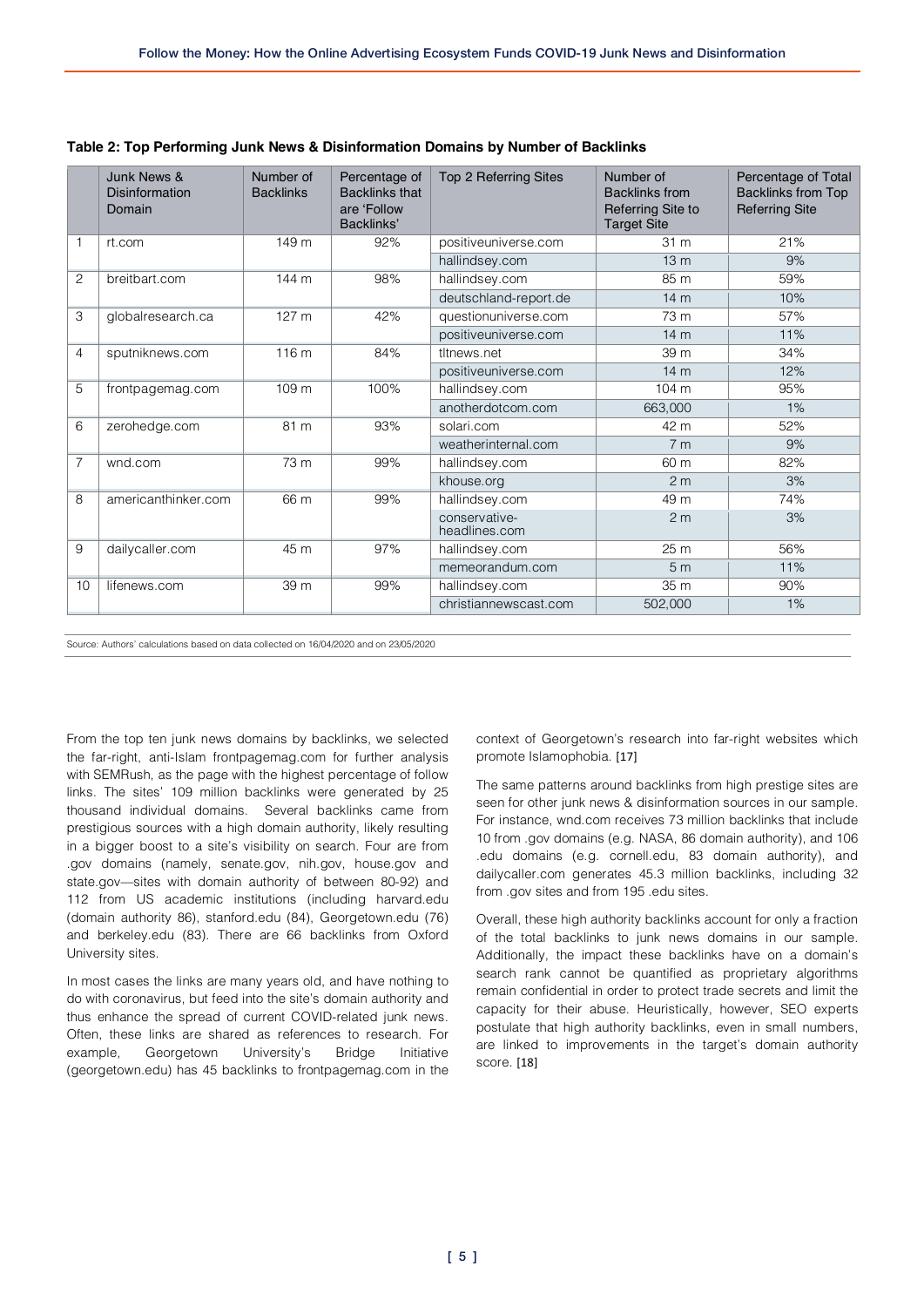

#### **Figure 1: Presence of Page Mark-up on Professional News versus Junk News & Disinformation Domains**





Source: Authors' calculations based on data collected on 16/04/2020 and on 23/05/2020

# FINDINGS - Advertising Analysis

#### Mark-up optimisation

For the next step in our research, we examined the role of markup on professional news domains and junk news & disinformation domains for the total dataset of 830 sources using a simple script. Mark-up refers to generic code fragments embedded on websites which provide information about what a website should look like and function. Here, mark-ups include information for search engines and social media pages, for example about formatting. In turn, mark-up can optimise a domain's performance on search and social media. In some cases, the mark-up is developed by major platforms to help sites enhance traffic to their site. For our analysis, we analysed markup optimised for Google search, Facebook, Facebook App ID and Twitter.

Figure 1 compares the percentage of sites in the professional and junk news & disinformation sets which contain the specified mark-up. The junk news & disinformation sources generally perform better than the professional sites on mark-up for search and social media platforms. The exception is Facebook App ID mark-up, where the professional sites outperform the junk news sites (48% to 40%). This finding suggests again that junk news & disinformation sources actively use SEO to push their performance on social media and searches—on which their visibility, traffic and income depend. Usually, the more clicks a website can attract, the more advertising revenue it can generate. Thus, SEO is geared towards increasing both a site's visibility and revenue.

#### Advertising Platforms

Finally, in Figure 2 we assess the platforms serving display ads on the top 100 professional and top 100 junk news & disinformation domains in our data set. Advertising plays an important role in monetizing and economically incentivizing the junk news & disinformation ecosystem. Enhancing SEO improves search ranking, which in turn increases traffic to a site.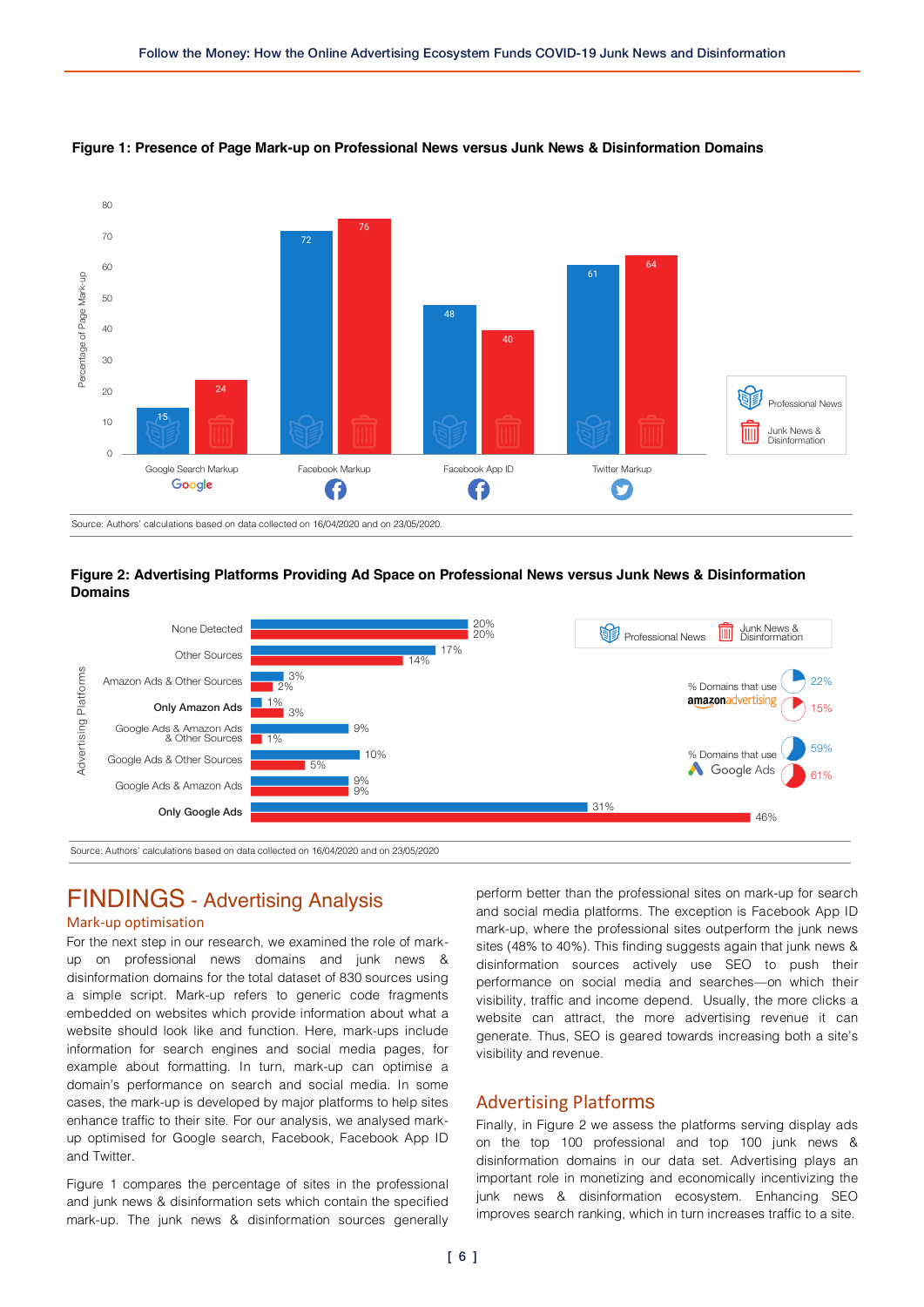Our team manually reviewed each domain for the presence of ad space on the domain homepage from different ad platforms during the period from 16 April to 23 May 2020 using DuckDuckGo's ad blocker which automatically detects advertising platforms hosting ads on each site.

We find that both the professional and junk news set show a high use of advertising—across both sets 80% of domains use advertising. Hence, both professional news and junk news & disinformation domains use advertising to monetize their operations to a high extent. The most popular advertising platform across both sets was Google. More than half of the ads on professional and junk news & disinformation sites are provided by Google: 59 percent of professional news domains and 61 percent of junk news & disinformation domains used Google ads. Amazon came in second place but was far less common than Google ads. 22 percent of professional news domains and 15 percent of junk news & disinformation domains used Amazon ads. The most popular other ad platform is Adobe.

Domains do not automatically receive revenues from ad platforms for hosting ads on their site. For some ads, a domain only receives revenues when users click on an ad. For others, the user needs to purchase an advertised product after accessing it through an ad. Thus, the presence of ad space provided by advertising platform reveals potential sources – the advertising platforms – of advertising revenue.

## **CONCLUSION**

The ecosystem of junk news & disinformation around COVID-19 is enabled by search engines and advertising platforms that contribute to their visibility and financial revenue.

Sites that consistently publish junk news, including harmful stories relating to COVID-19, show professional SEO strategies tasked with disseminating their content through search engines. They have high levels of domain authority, meaning that their content will rank high in search results for popular keywords.

What is more, they have high levels of backlinks, and of valuable follow backlinks. Our analysis indicates that leading government and academic institutions are not sufficiently careful with their backlinks and may be unwittingly lending junk news sources their online institutional reputation, further enhancing the visibility of those junk news sites.

Advertising revenue is a major source of income for news outlets, both for professional news and junk news & disinformation domains. Many of the sites in our sample have been flagged by researchers and fact-checkers for carrying conspiracy theories and falsehoods, including in relation to COVID-19. Yet, these sites continue to generate revenue from advertising. Large advertising platforms, including Google and Amazon, therefore contribute to the financial viability and success of junk news & disinformation publishers around COVID-19.

### **REFERENCES**

- [1] S Datoo, "Zero Hedge Permanently Suspended from Twitter for 'Harassment'" Feb. 2020. https://www.bloomberg.com/news/articles/2020-02-01/zero-hedgepermanently-suspended-from-twitter-for-harassment.
- [2] Department of Global Communications, "UN tackles 'infodemic' of misinformation and cybercrime in COVID-19 crisis" United Nations, Mar. 2020..
- [3] P. Howard, "Misinformation and the Coronavirus Resistance," Apr. 2020. https://www.oii.ox.ac.uk/blog/misinformation-and-thecoronavirus-resistance/.
- [4] S. Bradshaw, L.-M. Neudert, and P. N. Howard, "Government Responses to Malicious Use of Social Media" NATO StratCom Centre of Excellence, Riga, Working Paper 2018.2, Nov. 2018. https://www.stratcomcoe.org/government-responses-malicious-usesocial-media.
- [5] J. Desjardins, "How Google retains more than 90% of market share" Business Insider, 2018. https://www.businessinsider.com/howgoogle-retains-more-than-90-of-market-share-2018-4
- [6] European Commission, "Antitrust: Commission fines Google €2.42 billion," European Commission - European Commission, 2017. https://ec.europa.eu/commission/presscorner/detail/en/IP\_17\_1784.
- [7] Google, "Coronavirus Search Trends Google Trends" 2020. https://trends.google.com/trends/story/US\_cu\_4Rjdh3ABAABMHM\_en.
- [8] S. Noble, Algorithms of Oppression: How Search Engines Reinforce Racism. New York, NY: NYU Press, 2018.
- [9] K. DeSalvo, "Dr. Karen DeSalvo on 'Putting Information First' during COVID-19" Google, May 13, 2020. https://blog.google/technology/health/dr-karen-desalvo-covid-19/.
- [10] European Commission, "Code of Practice on Disinformation one year on" European Commission - European Commission, 2019. https://ec.europa.eu/commission/presscorner/detail/en/STATEMENT\_ 19\_6166.
- [11] S. Bradshaw, "Disinformation optimised: gaming search engine algorithms to amplify junk news," Internet Policy Review, vol. 8, no. 4, Dec. 2019. https://policyreview.info/articles/analysis/disinformationoptimised-gaming-search-engine-algorithms-amplify-junk news-news.
- [12] S. Bradshaw, P. N. Howard, B. Kollanyi, and L.-M. Neudert, "Sourcing and Automation of Political News and Information over Social Media in the United States, 2016-2018" Political Communication, vol. 37, no. 2, pp. 173–193, Mar. 2020, doi: 10.1080/10584609.2019.1663322.
- [13] L.-M. Neudert, P. Howard, and B. Kollanyi, "Sourcing and Automation of Political News and Information During Three European Elections" Social Media + Society, vol. 5, no. 3, p. 2056305119863147, Jul. 2019, doi: 10.1177/2056305119863147.
- [14] N. Marchal, B. Kollanyi, L.-M. Neudert, and P. N. Howard, "Junk news during the EU Parliamentary Elections," Project on Computational Propaganda, Oxford Internet Institute, Oxford University, 2019. https://comprop.oii.ox.ac.uk/research/eu-electionsmemo/.
- [15] Vivian, "9 Simple Steps to Increase Your Domain Authority," SEOPressor Connect - WordPress SEO Plugin, Nov. 2019. http://seopressor.com/blog/how-to-increase-domain-authority/.
- [16] "Domain Authority," Moz. https://moz.com/learn/seo/domain-authority
- [17] "About Us," Bridge Initiative. https://bridge.georgetown.edu/about-us/.
- [18] Backlino. "Backlinks" n.d. https://backlino.com/hub/seo/backlinks